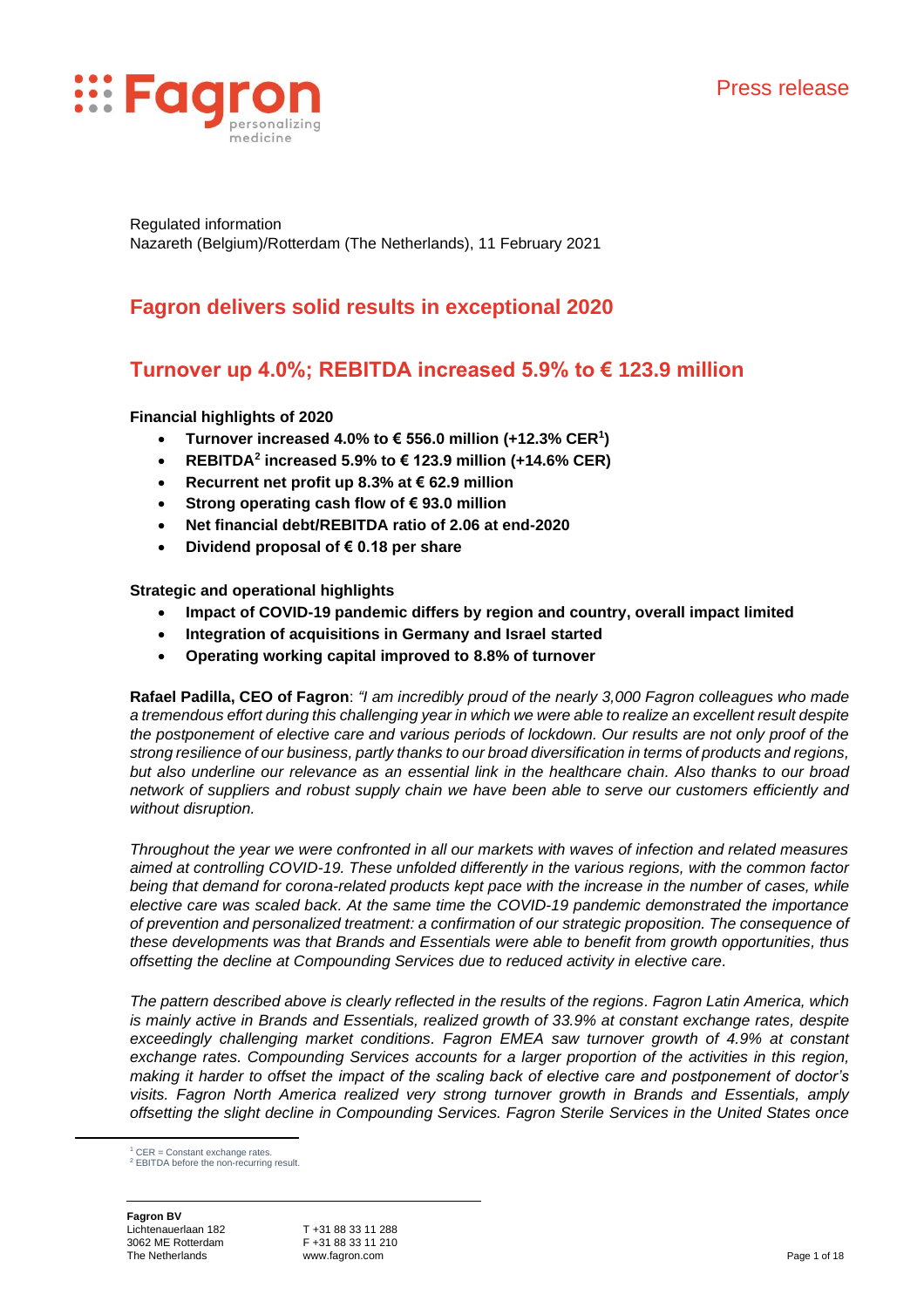*again had some promising product launches, such as the launch of prefilled intravenous (IV) bags in the fourth quarter. Overall Fagron North America reported turnover growth of 11.5% at constant exchange rates – an excellent performance, certainly in combination with the strongly improved REBITDA margin.*

*Innovation remains a key driver of our growth and despite the unprecedented circumstances we continued*  to focus on this throughout the year. We brought various new products to market, including specific sterile *compounds, where the high demand from intensive care units for the treatment of COVID-19 patients had led to shortages. Another focus in our development pipeline are products aimed at prevention, for example immune system boosters. In addition, Fagron is actively pursuing acquisition opportunities that develop in the current market dynamics, with a particular focus on EMEA and North America.*

*Fagron has demonstrated that it is a sound and versatile organization that can respond effectively to changing market conditions. The company is excellently positioned to benefit from the even stronger focus on prevention and lifestyle. Also, the accelerated outsourcing of sterile compounding by hospitals will contribute to the further growth of Fagron. Although visibility is limited due to COVID-19, which will have an impact particularly in the first quarter of 2021, we expect growth in both turnover and profitability for the full year 2021. We look ahead to the future of Fagron with great confidence."*

# **COVID-19**

### *Supply chain*

There were no disruptions to Fagron's supply chain during the past year as a result of the COVID-19 pandemic. All facilities were fully operational in 2020. As product availability is crucial in the current situation, inventory levels are monitored closely and higher inventories kept for specific products. Fagron is well-prepared to deal with alternative sourcing scenarios, partly thanks to the company's extensive global network of approved suppliers.

# *Shift in demand for products in 2020*

There were big differences in the course of the COVID-19 pandemic in the various regions and countries during the year with both the number of cases and the policy measures taken still continuing to show a very mixed picture. The COVID-19 pandemic led to a shift in demand as elective care was scaled back. Demand for specific COVID-19-related products increased substantially, especially during the first wave. The picture for up- and downscaling of elective care and demand for COVID-related products differed from region to region. The impact of these shifts on Fagron's margin was limited throughout the year.

#### *Measures*

Although the pandemic has had a limited and non-material impact on Fagron's performance, the economic situation was uncertain. During the year Fagron maintained disciplined management of its investments and cash flow and took measures to reduce its cost base. Given the continuing uncertainty surrounding the pandemic and its impact, Fagron will continue to do so in 2021.

# **Buy-and-build update**

#### *Gako – Germany*

At the end of January 2020 Fagron completed the acquisition of the activities of German company Gako, a leading global developer, manufacturer and supplier of mixing equipment. In 2019 Gako generated turnover of € 4.5 million with an EBITDA margin of around 15%.

#### *Pharma Tamar – Israel*

Fagron completed the acquisition of Pharma Tamar in August 2020. Pharma Tamar provides a full-service offering to pharmacies and hospitals, both to those that make in-house compounds and those that outsource their compounding activities. Tamar has evolved from a supplier of raw materials into a vertically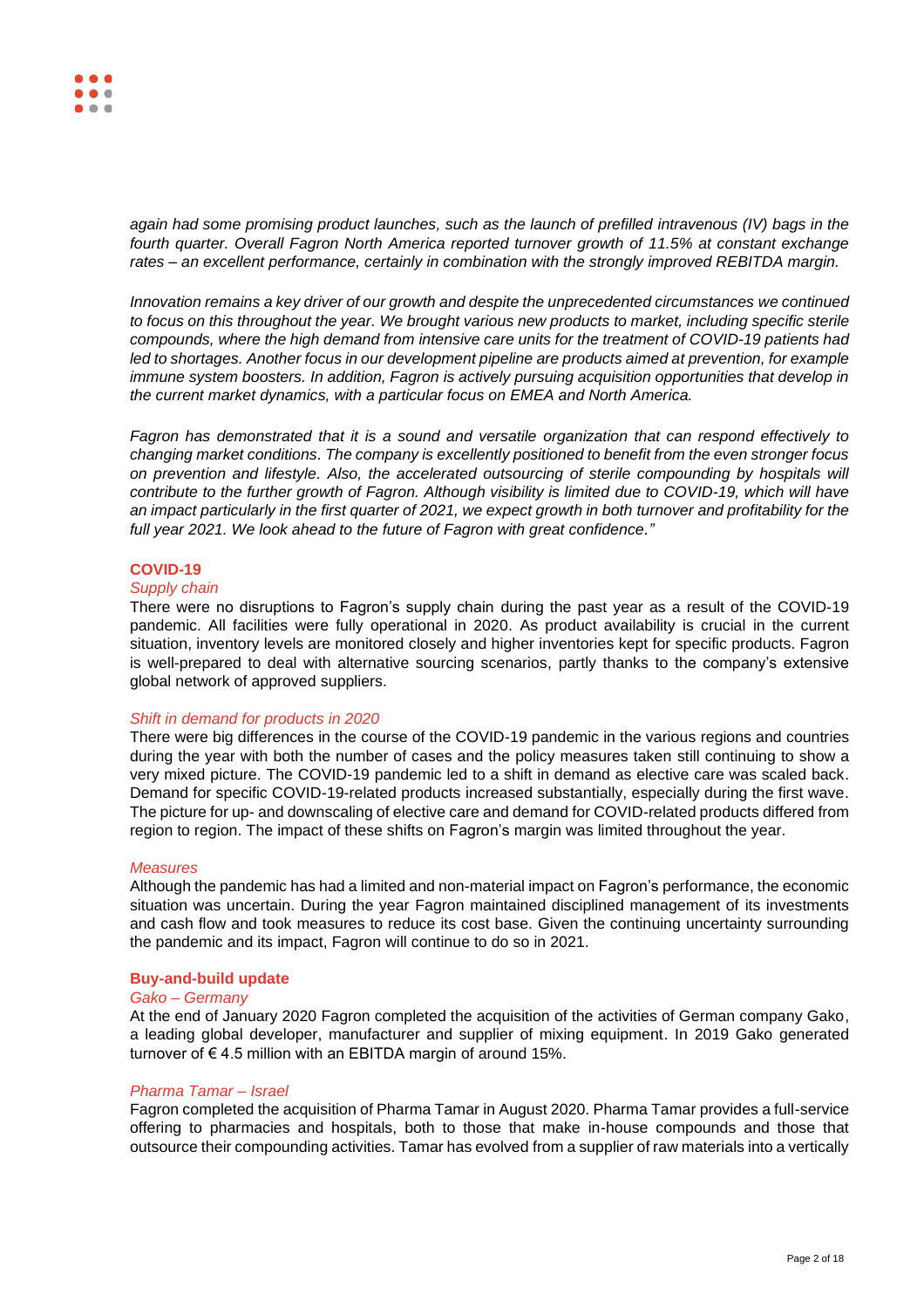integrated full-service player on the Israeli compounding market. Pharma Tamar generated turnover of around € 8.1 million in 2019 with an EBITDA margin of around 10%.

Fagron is actively pursuing strategic acquisitions to further expand its market position in Brands & Essentials and Compounding Services, focusing on the regions EMEA and North America.

# **Operational update**

# *New repackaging plant in Poland*

The construction of the new GMP facility in Krakow (Poland) for the repackaging of raw materials was completed at the end of 2020. The new plant will replace the existing Polish facility and is also an important step in the process to further centralize the repackaging of raw materials in EMEA. The plant is currently being audited and, as soon as the license has been granted, production will start to be transferred from the old plant to the new facility.

# *Organization Fagron EMEA*

As of 1 September 2020, CEO Rafael Padilla temporarily assumed the role of Area Leader of the EMEA region. Within the European markets there is more focus on innovation and the development of Brands. Also, the launch of new products will be rolled out more collectively from a European platform. Fagron continues to invest in its European platform in order to further leverage its market-leading positions. At the same time, Fagron sharpened its focus in the various brands in a number of countries, which resulted in a decrease of 50 FTE in the fourth quarter of 2020. The new repackaging facility in Poland, which will become operational in the first quarter of 2021, is expected to lead to a structural annual margin improvement of € 2 million. In addition, a number of processes have been initiated to further centralize certain support functions within Europe.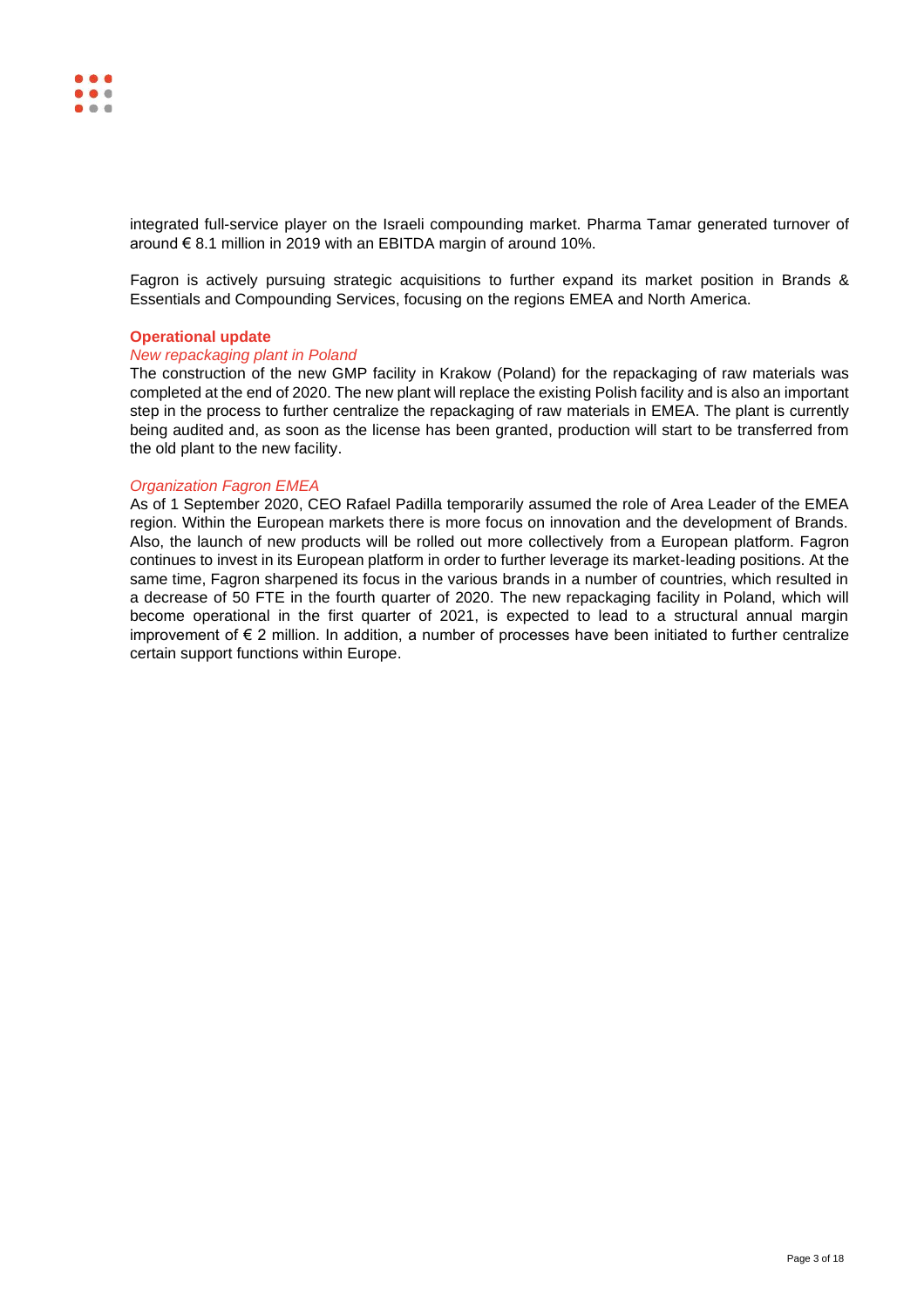| טטוווט טנענטוווטווג עווע געועווטט טווטטנ    |            |            |           |
|---------------------------------------------|------------|------------|-----------|
| Income statement ( $x \in 1,000$ )          | 2020       | 2019       | Δ         |
| <b>Net turnover</b>                         | 555,971    | 534,695    | $+4.0%$   |
| Gross margin                                | 329,089    | 322,010    | $+2.2%$   |
| As % of net turnover                        | 59.2%      | 60.2%      |           |
| Operating costs                             | 205,162    | 205,009    | $+0.1%$   |
| As % of net turnover                        | 36.9%      | 38.3%      |           |
| <b>EBITDA before non-recurrent result</b>   | 123,927    | 117,001    | $+5.9%$   |
| As % of net turnover                        | 22.3%      | 21.9%      |           |
| Non-recurrent result                        | $-3,895$   | $-3,294$   | $+18.2%$  |
| <b>EBITDA</b>                               | 120,031    | 113,706    | $+5.6%$   |
| As % of net turnover                        | 21.6%      | 21.3%      |           |
| Depreciation and amortization               | 31,293     | 29,319     | $+6.7%$   |
| <b>EBIT</b>                                 | 88,738     | 84,388     | $+5.2%$   |
| As % of net turnover                        | 16.0%      | 15.8%      |           |
| <b>Financial result</b>                     | $-15,024$  | $-14,502$  | $+3.6%$   |
| Profit before taxes                         | 73,715     | 69,886     | $+5.5%$   |
| Taxes                                       | $-13,678$  | $-14,199$  | $-3.7%$   |
| Net profit from continued operations        | 60,037     | 55,687     | $+7.8%$   |
| Result from discontinued operations         |            | $-14,147$  | $-100.0%$ |
| Net profit                                  | 60,037     | 41,540     | $+44.5%$  |
| Recurrent net profit <sup>3</sup>           | 62,910     | 58,082     | $+8.3%$   |
| Net profit per share $(\epsilon)$           | 0.83       | 0.58       | $+43.1%$  |
| Recurrent net profit per share $(\epsilon)$ | 0.87       | 0.81       | $+7.4%$   |
| Average number of outstanding shares        | 72,089,385 | 71.797.971 | $+0.4%$   |

# Income statement and balance sheet

 $3$  Recurrent net profit is defined as the profit before non-recurring items and revaluation of financial deratives, corrected for taxes.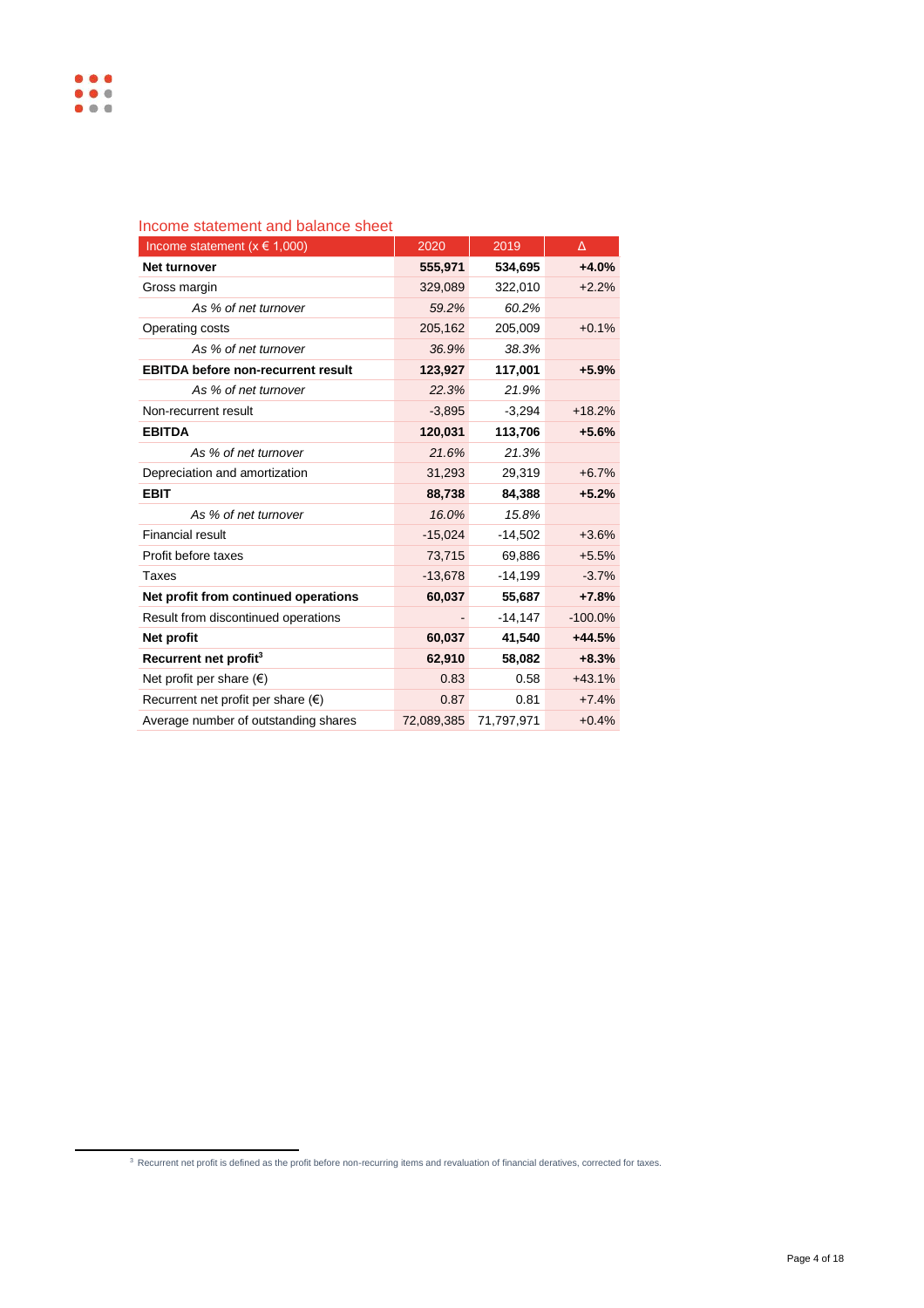| Income statement ( $x \in 1,000$ )          | H <sub>2</sub> -2020 | H <sub>2</sub> -2019 | Δ         |
|---------------------------------------------|----------------------|----------------------|-----------|
| <b>Net turnover</b>                         | 277,221              | 279,296              | $-0.7%$   |
| Gross margin                                | 162,532              | 166,076              | $-2.1%$   |
| As % of net turnover                        | 58.6%                | 59.5%                |           |
| Operating costs                             | 101,539              | 104,665              | $-3.0%$   |
| As % of net turnover                        | 36.6%                | 37.5%                |           |
| <b>EBITDA before non-recurrent result</b>   | 60,993               | 61,411               | $-0.7%$   |
| As % of net turnover                        | 22.0%                | 22.0%                |           |
| Non-recurrent result                        | $-2,241$             | $-1,897$             | $+18.1%$  |
| <b>EBITDA</b>                               | 58,751               | 59,513               | $-1.3%$   |
| As % of net turnover                        | 21.2%                | 21.3%                |           |
| Depreciation and amortization               | 16,209               | 15,655               | $+3.5%$   |
| <b>EBIT</b>                                 | 42,542               | 43,858               | $-3.0%$   |
| As % of net turnover                        | 15.3%                | 15.7%                |           |
| Financial result                            | $-7,852$             | $-7,457$             | $+5.3%$   |
| Profit before taxes                         | 34,690               | 36,401               | $-4.7%$   |
| Taxes                                       | $-6,212$             | $-7,485$             | $-17.0%$  |
| Net profit from continued operations        | 28,478               | 28,916               | $-1.5%$   |
| Result from discontinued operations         |                      | $-308$               | $-100.0%$ |
| Net profit                                  | 28,478               | 28,609               | $-0.5%$   |
| Recurrent net profit <sup>4</sup>           | 30,087               | 30,076               | 0.0%      |
| Net profit per share $(\epsilon)$           | 0.39                 | 0.40                 | $-2.5%$   |
| Recurrent net profit per share $(\epsilon)$ | 0.42                 | 0.42                 | 0.0%      |
| Average number of outstanding shares        | 72,103,492           | 71,855,666           | $+0.3%$   |

| Balance sheet ( $x \in 1,000$ )    | 31-12-2020 | 31-12-2019 |
|------------------------------------|------------|------------|
| Intangible fixed assets            | 389,167    | 418,137    |
| Property, plant and equipment      | 118,625    | 121,208    |
| Deferred tax assets                | 20,811     | 18,420     |
| Financial assets                   | 2,340      | 4,287      |
|                                    |            |            |
| Operational working capital        | 49,682     | 44,763     |
| Other working capital              | $-40,801$  | $-63,251$  |
|                                    |            |            |
| Equity                             | 257,819    | 246,440    |
| Provisions and pension obligations | 8,175      | 11,431     |
| <b>Financial instruments</b>       | 411        | 507        |
| Deferred tax liabilities           | 2,128      | 339        |
| Net financial debt                 | 271,290    | 284.847    |

<sup>4</sup>Recurrent net profit is defined as the profit before non-recurring items and revaluation of financial deratives, corrected for taxes.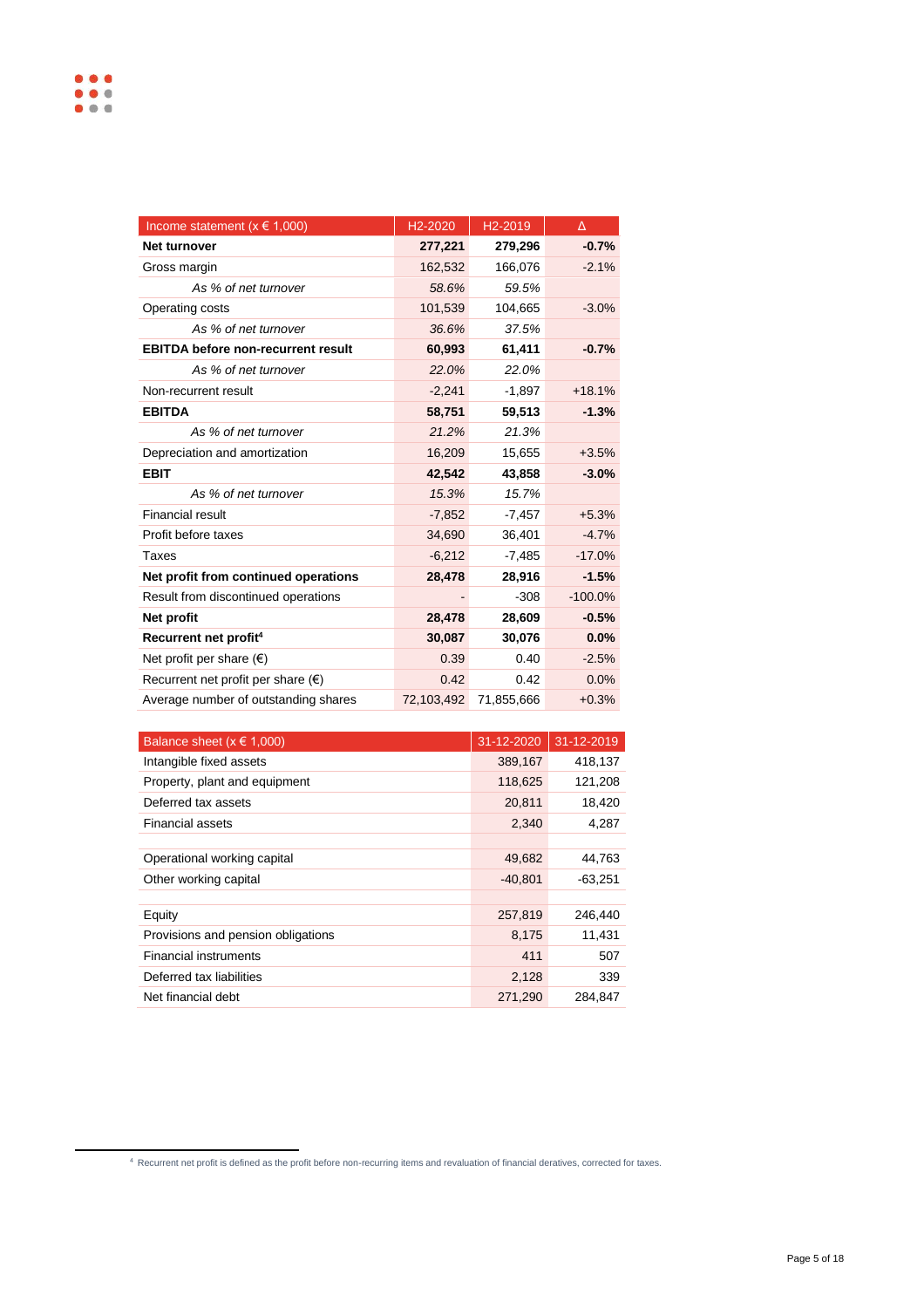

#### Notes to the consolidated results

### Income statement

**Consolidated turnover** amounted to € 556.0 million, an increase of 4.0% (+12.3% at constant exchange rates) compared to 2019. Organic growth equaled 0.2% (+8.1% at constant exchange rates). More detailed information on turnover development by region can be found under 'Key figures by segment'.

The **gross margin** increased by 2.2% to € 329.1 million. The gross margin as a percentage of turnover decreased by 100 basis points to 59.2%. This decrease is mainly the result of lower turnover at Compounding Services, which has higher margins than Brands and Essentials. Also, the consolidation of the acquisitions in 2019 and 2020 and the product mix with a shift from elective care products to COVID-19 related products impacted the gross margin in 2020.

**Operating costs** as a percentage of turnover were 36.9% in 2020, a decline of 140 basis points compared to 38.3% in 2019.

**EBITDA before the non-recurring result** increased by 5.9% (+14.6% at constant exchange rates) to € 123.9 million in 2020. EBITDA before the non-recurring result as a percentage of turnover increased by 40 basis points to 22.3%.

The **non-recurring result** was a negative € 3.9 million and related mainly to restructuring costs and acquisition-related costs.

**EBITDA** increased by 5.6% to € 120.0 million. EBITDA as a percentage of turnover rose by 30 basis points to 21.6%.

**Depreciation and amortization** equaled € 31.3 million, an increase of 6.7% compared to € 29.3 million in 2019.

**EBIT** was € 88.7 million, up 5.2% compared to 2019. EBIT as a percentage of turnover increased by 20 basis points to 16.0%.

The **financial result** was a negative € 15.0 million compared to a negative € 14.5 million in 2019.

The **effective tax rate** as a percentage of the profit before taxes was 18.6% in 2020 (2019: 20.3%). The **effective cash tax rate** was 24.8% in 2020 (2019: 22.5%).

The **net profit** was € 60.0 million, an increase of 44.5% compared to € 41.5 million in 2019 (including a loss of € 14.1 million from discontinued operations).

#### Balance sheet

The key movements at balance sheet level can be summarized as follows:

The **operational working capital** as a percentage of turnover amounted to 8.8%, up 70 basis points compared to 8.1% in 2019 but down 200 basis points compared to the figure at 30 June 2020.

**Net financial debt** fell by € 13.6 million to € 271.3 million in 2020. The net financial debt/REBITDA ratio was 2.06 at 31 December 2020.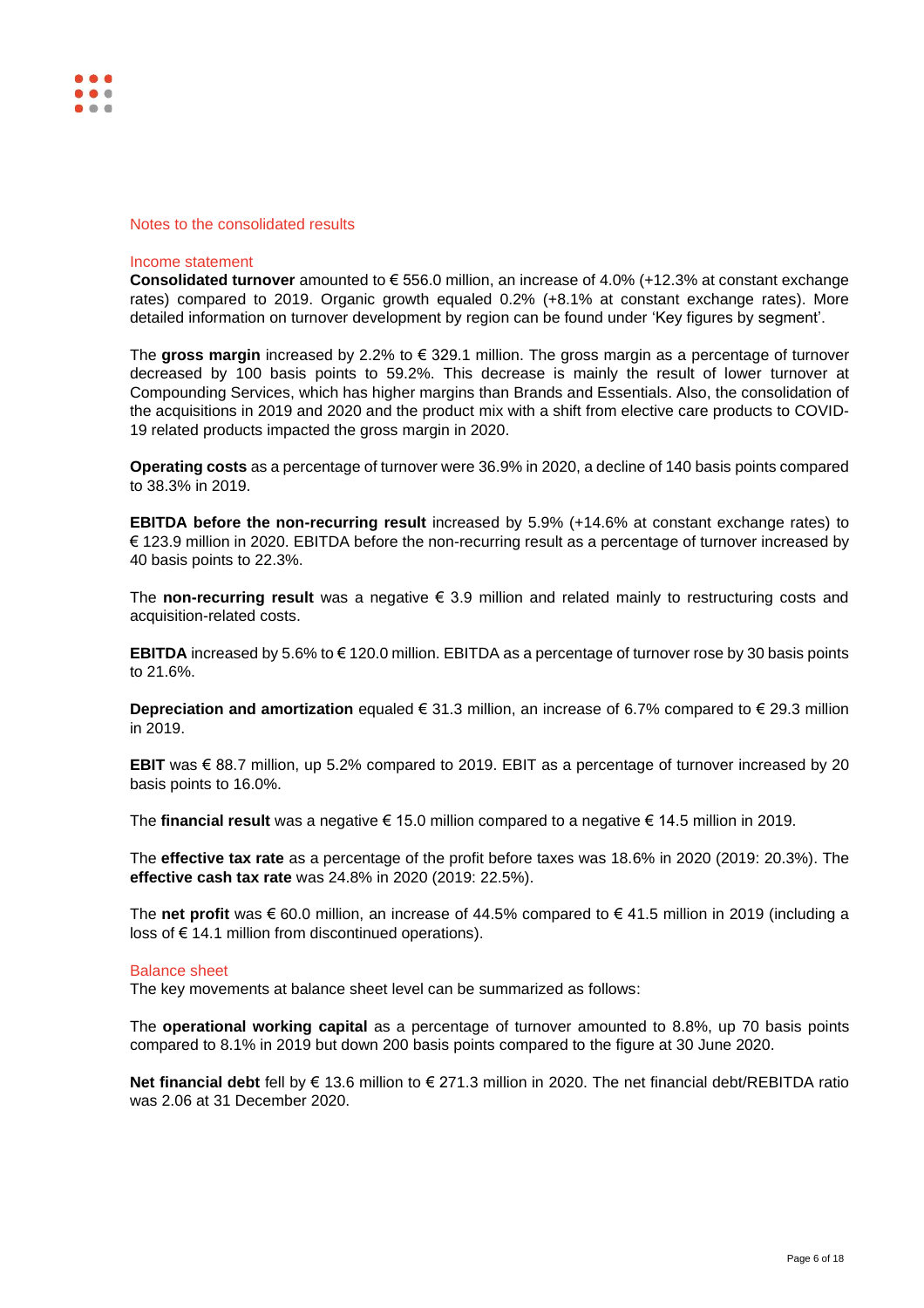The table below shows the development of net financial debt in 2020.

| $(x \in 1,000)$                                       |           |
|-------------------------------------------------------|-----------|
| Net financial debt on 31 December 2019                | 284,847   |
| Operational cash flow                                 | $-92,953$ |
| Acquisitions and subsequent payments for acquisitions | 39,430    |
| Investments                                           | 18,421    |
| Capital increase                                      | $-3,845$  |
| Paid dividend                                         | 5,766     |
| Net interests                                         | 14,565    |
| Exchange rate differences                             | $-1,790$  |
| Impact IFRS 16                                        | 6,848     |
| Net financial debt on 31 December 2020                | 271,290   |

**Net operational capex** was € 18.4 million (3.3% of turnover) in 2020, a decline compared to € 22.2 million (4.1% of turnover) in 2019. Capex consisted mainly of investments in the new repackaging facility for raw materials in Poland, existing facilities in the United States and Brazil, automation of logistics processes, and software implementations.

# *Fagron (excluding HL Technology)*

| $(x \in 1,000)$      | H <sub>2</sub> -2020   H <sub>2</sub> -2019 |              |          | 2020    | 2019         |         |
|----------------------|---------------------------------------------|--------------|----------|---------|--------------|---------|
| Turnover             | 277.221                                     | 277.444      | $-0.1%$  | 555.971 | 528.462      | $+5.2%$ |
| REBITDA <sup>5</sup> | 60.993                                      | 61.241       | $-0.4\%$ | 123.927 | 116.018      | $+6.8%$ |
| REBITDA-margin       | <b>22.0%</b>                                | <b>22.1%</b> |          | 22.3%   | <b>22.0%</b> |         |



Turnover at Fagron (excluding HL Technology) increased by 5.2% (+13.6% at constant exchange rates) to € 556.0 million in 2020. Organic turnover growth equaled 0.2% (+8.1% at constant exchange rates), with all continents where Fagron is active contributing to the growth. REBITDA increased by 6.8% (+15.5% at constant exchange rates) to € 123.9 million. REBITDA as a percentage of turnover rose by 30 basis points to 22.3%.

<sup>5</sup> EBITDA before non-recurring result.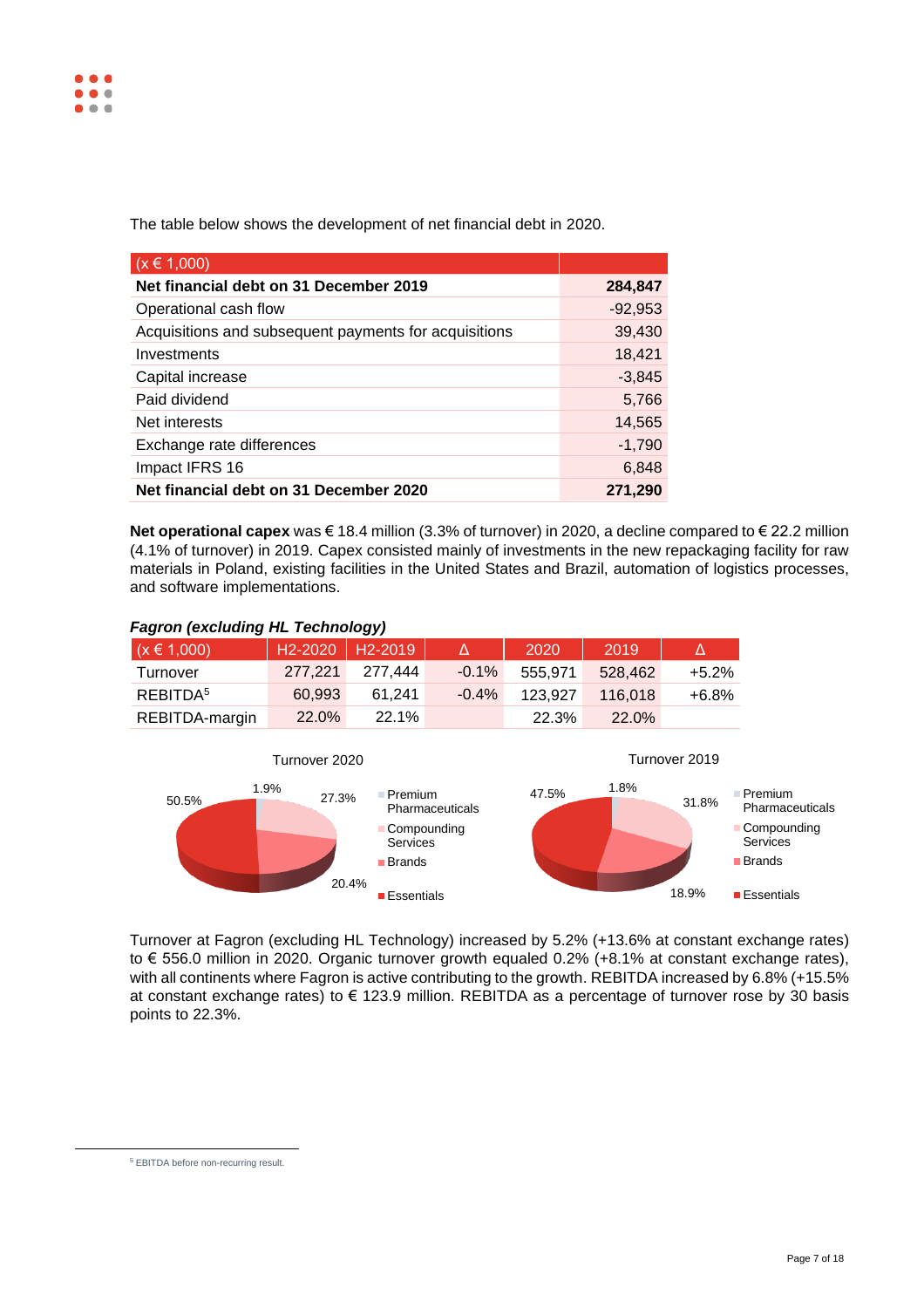The table below shows the turnover development and exchange rate effects at Fagron (excluding HL Technology) in 2020.

| $(x \in 1,000)$               | Impact    |
|-------------------------------|-----------|
| Turnover in 2019              | 528,462   |
| Development EMEA <sup>6</sup> | $+1,204$  |
| Development Latin America     | $+25,175$ |
| Development North America     | $+16,549$ |
| Currency effect BRL/euro      | $-35,017$ |
| Currency effect US\$/euro     | $-3,165$  |
| Currency effect other         | $-3,893$  |
| Contribution of acquisitions  | $+26,655$ |
| Turnover in 2020              | 555,971   |

#### Key figures by segment *Fagron EMEA<sup>7</sup>*

| <b>Fagron EMEA</b>   |                                             |         |         |         |         |         |
|----------------------|---------------------------------------------|---------|---------|---------|---------|---------|
| $(x \in 1,000)$      | H <sub>2</sub> -2020   H <sub>2</sub> -2019 |         |         | 2020    | 2019    | Δ       |
| Turnover             | 129,829                                     | 128.324 | $+1.2%$ | 267.379 | 257.001 | $+4.0%$ |
| REBITDA <sup>8</sup> | 31.264                                      | 32.542  | $-3.9%$ | 64.711  | 67.133  | $-3.6%$ |
| REBITDA-margin       | 24.1%                                       | 25.4%   |         | 24.2%   | 26.1%   |         |



The turnover of the EMEA segment increased by 4.0% in 2020 (+4.9% at constant exchange rates) to € 267.4 million. Adjusted for the acquisition of Gako (Germany) and Pharma Tamar (Israel), organic turnover growth was 0.5% (at constant exchange rates). REBITDA decreased by 3.6% to € 64.7 million. REBITDA as a percentage of turnover decreased by 190 basis points to 24.2%.

There were significant differences within the EMEA region, which were strongly linked to the differences in activities and the impact of COVID-19 on these. This meant that a number of countries displayed good turnover growth while others faced a drop in turnover. As a result of the increased demand for COVID-19 related products the development at Brands and Essentials was positive across the board, with Brands in particular reporting strong turnover growth. The acquisitions of German company Gako in early 2020 and Pharma Tamar of Israel in the third quarter also contributed to the growth at Brands and Essentials.

 $^6$  The EMEA segment comprises the Fagron activities in Europe, South-Africa and Israel.<br><sup>7</sup> The EMEA segment comprises the Fagron activities in Europe, South-Africa and Israel.

<sup>&</sup>lt;sup>8</sup> EBITDA before non-recurring result.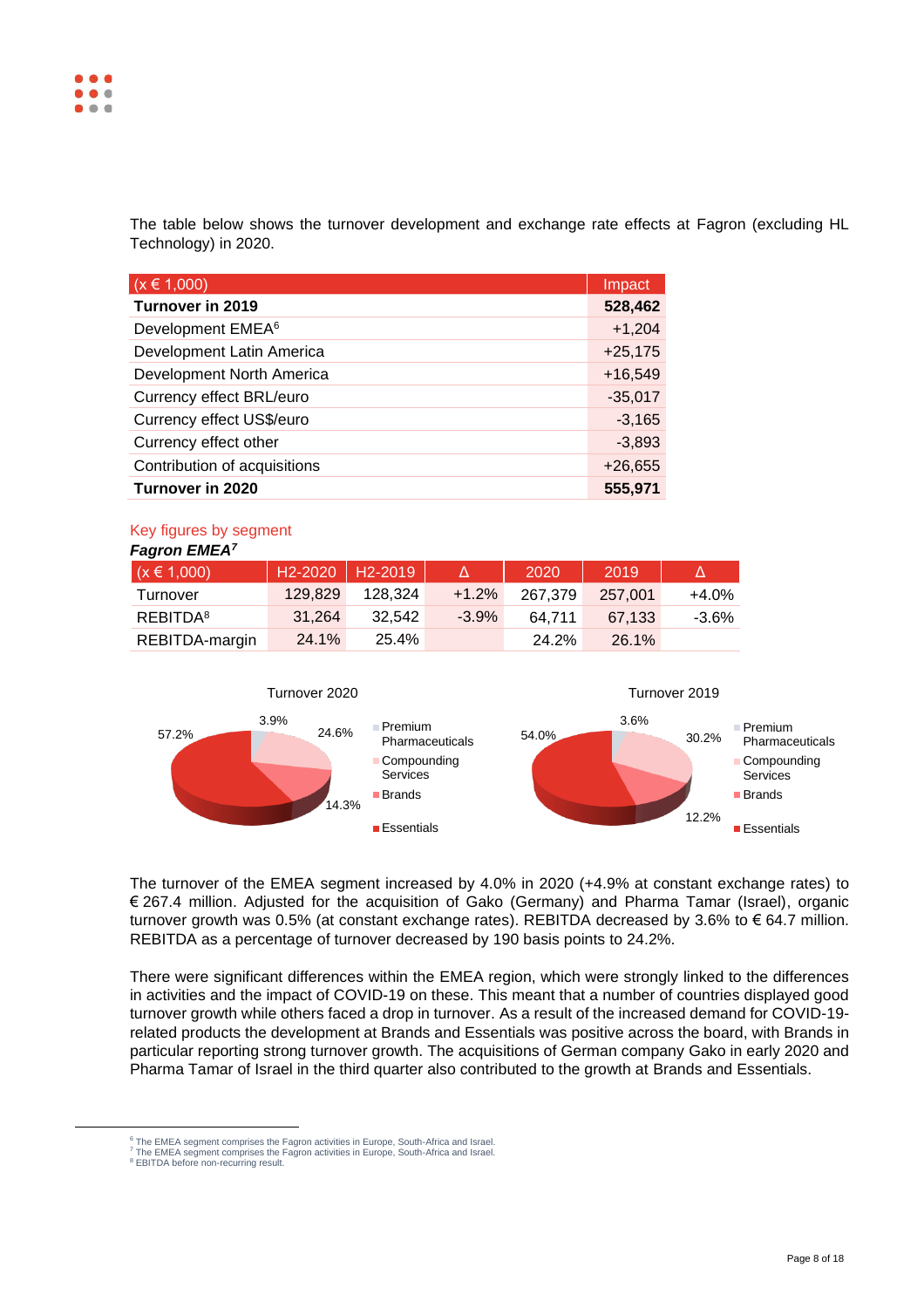Compounding Services saw a decrease in turnover as a result of the COVID-19 pandemic. Elective care was postponed during both the first and the second wave, and the number of doctor's visits decreased significantly. The increased demand, partly as a result of COVID-19, for sterile compounds for use in intensive care and palliative care was insufficient to offset the decline in turnover.

The registration of a number of non-sterile compounds by other parties also had a negative impact on turnover. The share of Premium Pharmaceuticals continued to increase in 2020.



# *Fagron Latin America*



The turnover of the Latin America segment increased by 2.8 % in 2020 (+33.9% at constant exchange rates) to € 129.1 million. The weaker Brazilian real and Mexican peso had a major impact on reported turnover in this segment. Organic turnover growth at constant exchange rates was 20.1%. REBITDA increased by 1.8% to € 25.8 million. REBITDA as a percentage of turnover decreased by 20 basis points to 20.0%.

Due in part to the strong demand for COVID-19-related products, Essentials in particular posted strong turnover growth, while the companies acquired in 2019 also contributed to this growth. Brands also benefited from the demand for pandemic-related products and showed strong growth, especially in the second half of the year. Thanks to its position as a market leader, its strong supplier network and flexible way of operating, Fagron is well equipped to achieve a good performance, even in challenging market conditions.

The Compounding Services activities in Colombia, which account for a relatively small part of total turnover in Latin America, reported a decline in turnover of 5.3% (at constant exchange rates) in 2020 due to prescribers being closed for a large part of the year.

<sup>&</sup>lt;sup>9</sup> EBITDA before non-recurring result.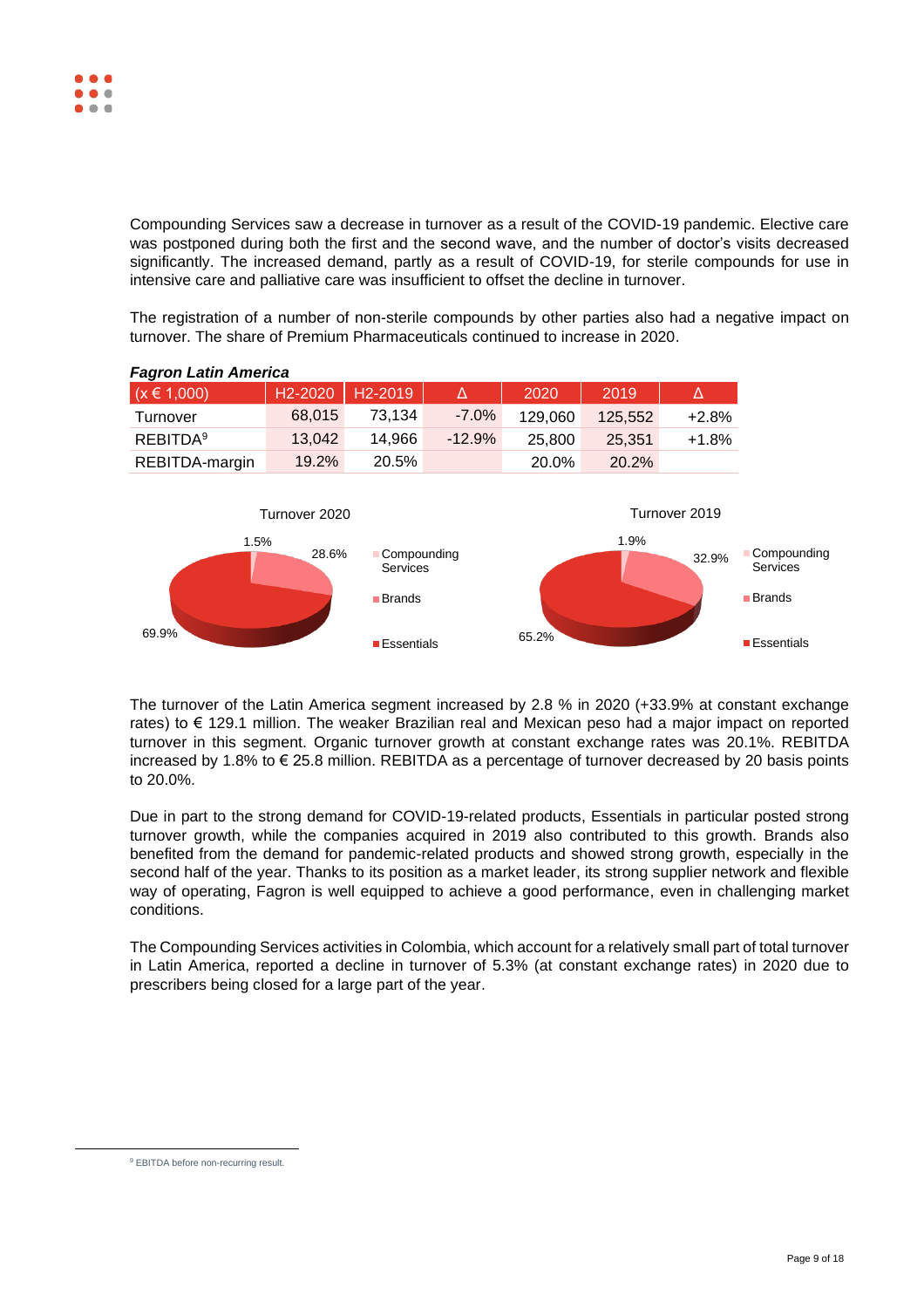

The turnover of the North America segment increased by 9.3% in 2020 (+11.5% at constant exchange rates) to € 159.5 million. Organic turnover growth was  $9.2\%$  (+11.3% at constant exchange rates). REBITDA increased by 42.0% to € 33.4 million. The REBITDA margin increased to 20.9%, up 480 basis points compared to 2019. This strong increase was due to strict cost controls, the phasing out of a number of loss-making nuclear products at AnazaoHealth, a change in the product mix and the leveraging of scale and synergy benefits following the integration of Humco.

Brands and Essentials reported strong turnover growth of 30.8% in 2020 (+33.4% at constant exchange rates) with the centralization of the sales organizations of the various brands distributed contributing to this positive development. In addition, there was an increase in demand for a number of specific COVID-19-related products.

Fagron Compounding Services (Fagron Sterile Services and AnazaoHealth) in the United States reported a decline in turnover of 4.9% (-3.0% at constant exchange rates).

Turnover at Fagron Sterile Services increased by 1.8% (+3.9% at constant exchange rates), with turnover growth hampered by the postponement of elective care and the reduction in the number of doctor's visits due to COVID-19. FSS launched 40 new products (SKUs) on the market. One important launch was prefilled IV bags. These product expansions are of strategic importance in attracting new large customers and 35 product launches are planned for 2021. Based on these, as well as the current performance, Fagron is confident of achieving its stated long-term turnover target, although there could be a delay depending on the further development of COVID-19.

AnazaoHealth reported a 9.9% decline in turnover (-8.2% at constant exchange rates), mainly as a result of the closure of clinics during a large part of the year due to COVID-19. The fact that a number of nuclear products with low margins are no longer being offered as a result of the product refocus introduced at the end of 2019 also contributed to the reduction in turnover.

<sup>10</sup> EBITDA before non-recurring result.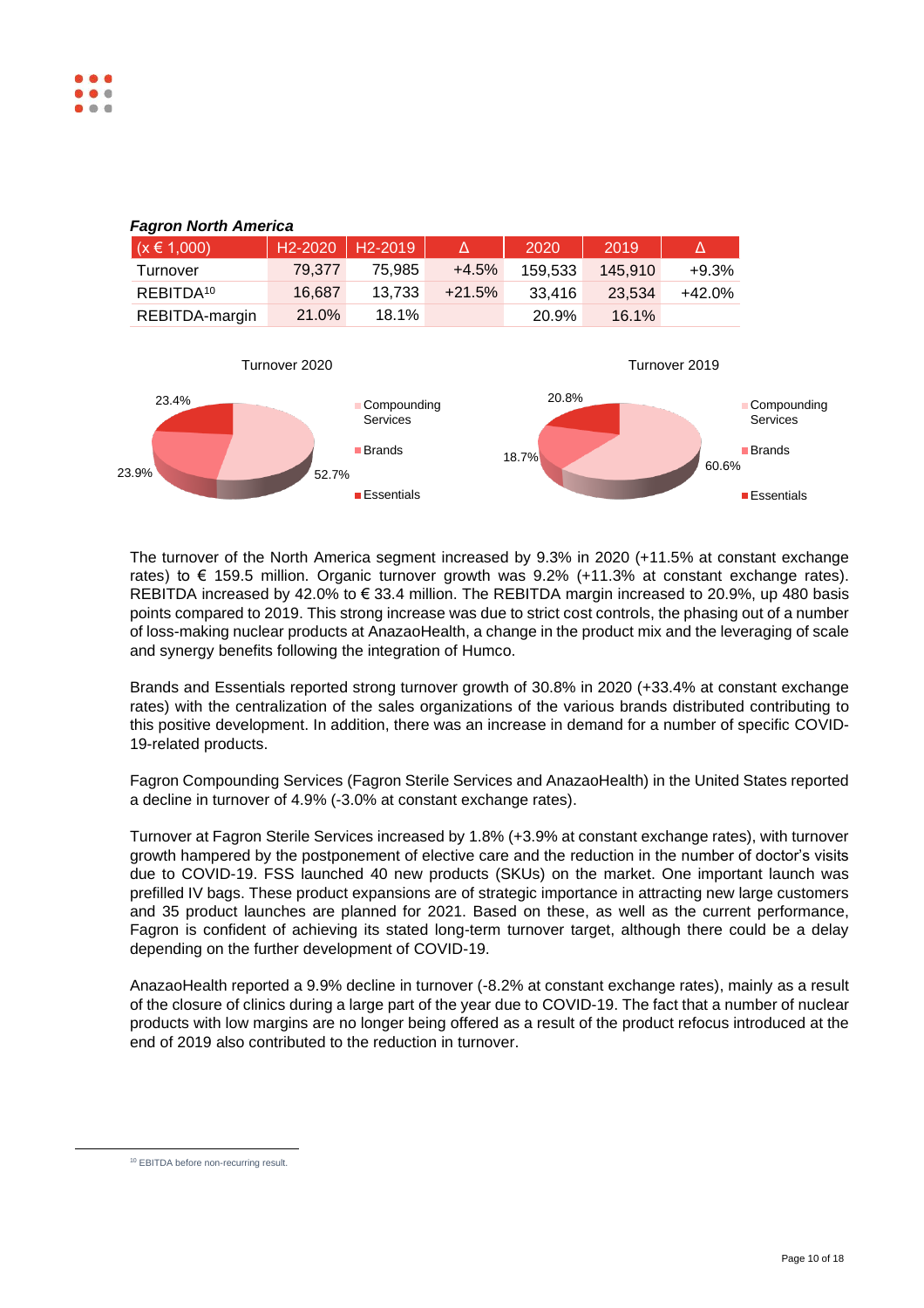### **Dividend**

The Board of Directors will propose to the General Meeting of Shareholders the distribution of a gross dividend of  $\epsilon$  0.18 per share for 2020.

### Statement by the statutory auditor

The statutory auditor, Deloitte Bedrijfsrevisoren CVBA, represented by Ine Nuyts, has confirmed that the audit procedures have been substantially completed. The audit procedures revealed no material adjustments that should be applied to the consolidated income statement, consolidated statement of comprehensive income, consolidated statement of financial position, consolidated statement of changes in equity and consolidated cash flow statement as included in this press release.

### Conference call

Rafael Padilla (CEO) and Karin de Jong (CFO) will elaborate on the 2020 financial results during a conference call today. The conference call will begin at 9.30 am CET. You can dial in from 10 minutes before the start of the call using the numbers and confirmation code below:

Belgium: +32 (0)2 404 0659 Netherlands: +31 (0)20 703 8211 Spain: +34 91 419 2307 United Kingdom: +44 (0)330 336 9128 United States: +1 929 477 0402 Confirmation code: 1022323

The presentation used during the conference call will be available to download at [http://investors.fagron.com](http://investors.fagron.com/) from 9.00 am CET.

# Financial calendar 2021

| 13 April   | Trading update on 2021 first quarter   |
|------------|----------------------------------------|
| 10 May     | <b>General Meeting of Shareholders</b> |
| 5 August   | 2021 first-half results                |
| 13 October | Trading update on 2021 third quarter   |

Results and trading updates are published at 7.00 am CET.

### For more information

Constantijn van Rietschoten Chief Communications Officer Tel. +31 6 53 69 15 85 constantijn.van.rietschoten@fagron.com

#### About Fagron

Fagron is a leading global company active in pharmaceutical compounding, focusing on delivering personalized medicine to hospitals, pharmacies, clinics and patients in 35 countries around the world.

Belgian company Fagron NV has its registered office in Nazareth and is listed on Euronext Brussels and Euronext Amsterdam under the ticker symbol 'FAGR'. Fagron's operational activities are managed by the Dutch company Fagron BV, which is headquartered in Rotterdam.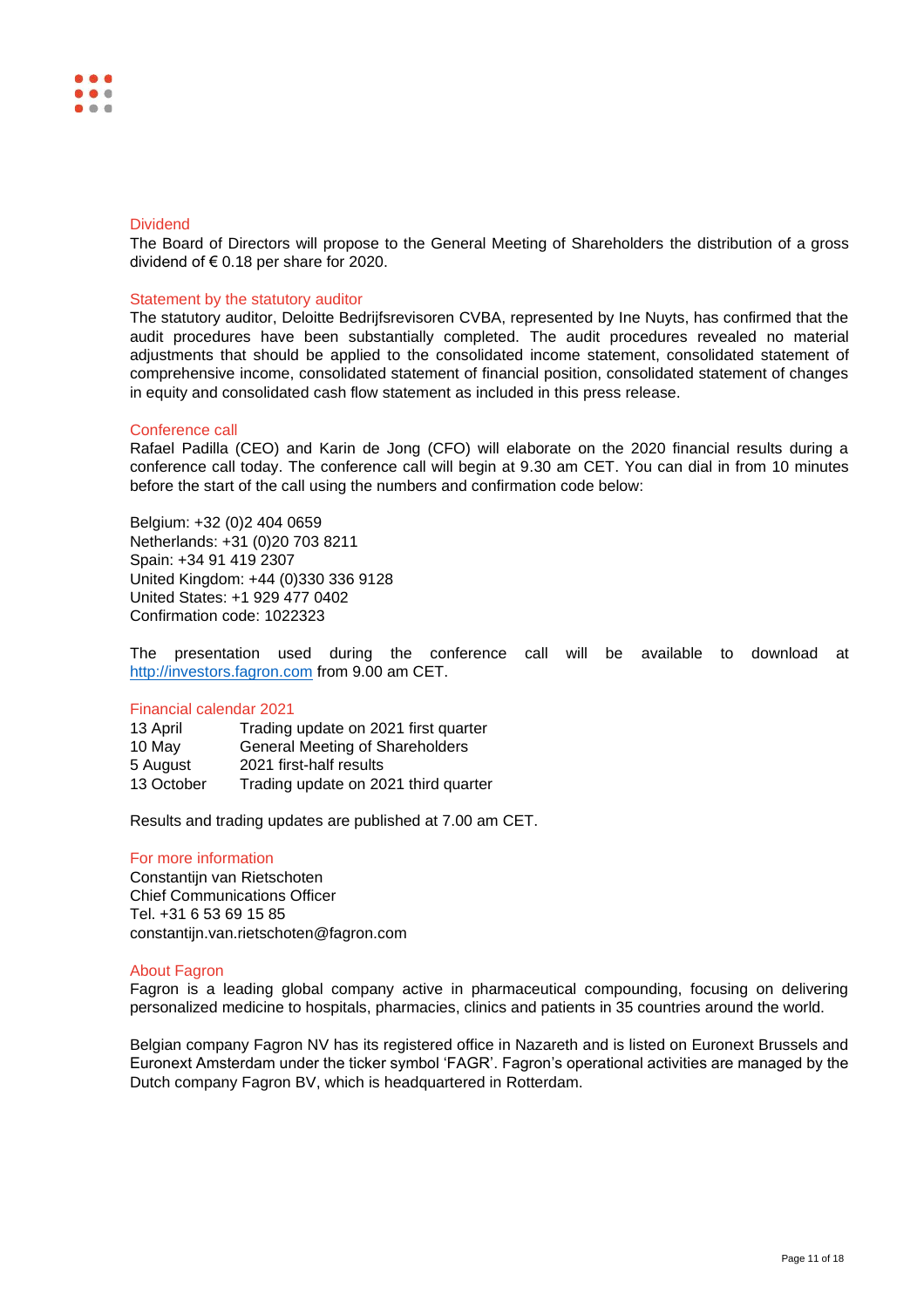# Important information regarding forward-looking statements

Certain statements in this press release may be deemed to be forward-looking. Such forward-looking statements are based on current expectations and are influenced by various risks and uncertainties. Consequently, Fagron cannot provide any guarantees that such forward-looking statements will, in fact, materialize and cannot accept any obligation to update or revise any forward-looking statement as a result of new information, future events or for any other reason.

In the event of differences between the English translation and the Dutch original of this press release, the latter prevails.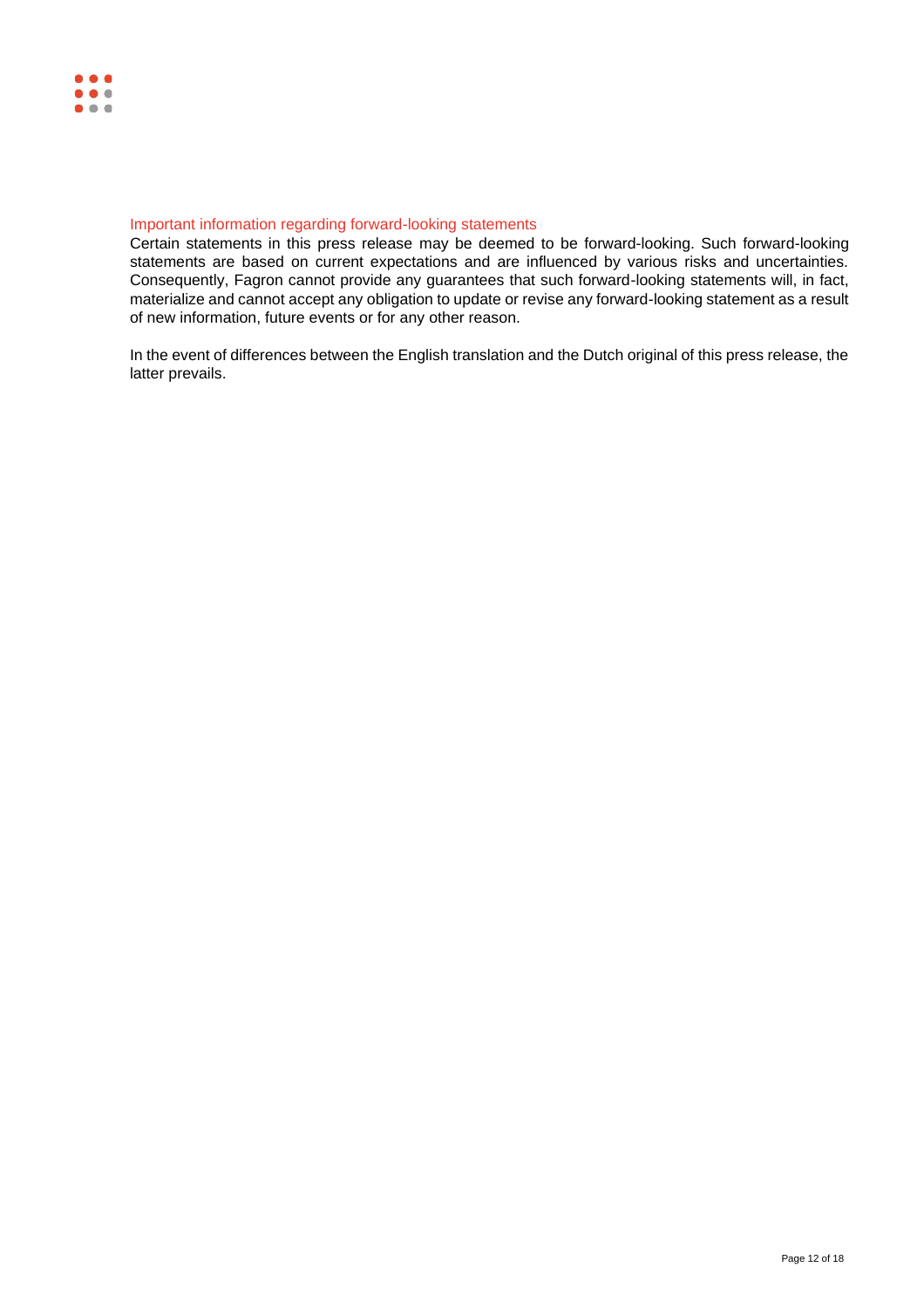

# Consolidated income statement

| $(x \in 1,000)$                                                                                                | 2020      | 2019      |
|----------------------------------------------------------------------------------------------------------------|-----------|-----------|
| <b>Operating income</b>                                                                                        | 557,159   | 536,681   |
| Turnover                                                                                                       | 555,971   | 534,695   |
| Other operating income                                                                                         | 1,188     | 1,985     |
| <b>Operating expenses</b>                                                                                      | 468,420   | 452,293   |
| Trade goods                                                                                                    | 226,883   | 212,685   |
| Services and other goods                                                                                       | 82,359    | 81,995    |
| Employee benefit expenses                                                                                      | 125,259   | 124,695   |
| Depreciation and amortization                                                                                  | 31,293    | 29,319    |
| Other operating expenses                                                                                       | 2,627     | 3,600     |
|                                                                                                                |           |           |
| <b>Operating profit</b>                                                                                        | 88,738    | 84,388    |
| Financial income                                                                                               | 753       | 1,682     |
| Financial expenses                                                                                             | $-15,776$ | $-16,183$ |
|                                                                                                                |           |           |
| Profit before income tax                                                                                       | 73,715    | 69,886    |
| Taxes                                                                                                          | 13,678    | 14,199    |
| Net profit for the year from continued operations                                                              | 60,037    | 55,687    |
| Net profit (loss) for the year from discontinued operations<br>(attributable to equity holders of the company) |           | $-14,147$ |
| Profit for the period                                                                                          | 60,037    | 41,540    |
|                                                                                                                |           |           |
| <b>Attributable to:</b>                                                                                        |           |           |
| Equity holders of the company (net result)                                                                     | 59,601    | 41,056    |
| Non-controlling interest                                                                                       | 436       | 485       |
| Earnings (loss) per share attributable to owners of the parent<br>during the period                            |           |           |
| Profit (loss) per share (in euros)                                                                             | 0.83      | 0.57      |
| From continued operations                                                                                      | 0.83      | 0.77      |
| From discontinued operations                                                                                   |           | $-0.20$   |
| Diluted profit (loss) per share (in euros)                                                                     | 0.82      | 0.56      |
| From continued operations                                                                                      | 0.82      | 0.75      |
| From discontinued operations                                                                                   | ÷,        | $-0.19$   |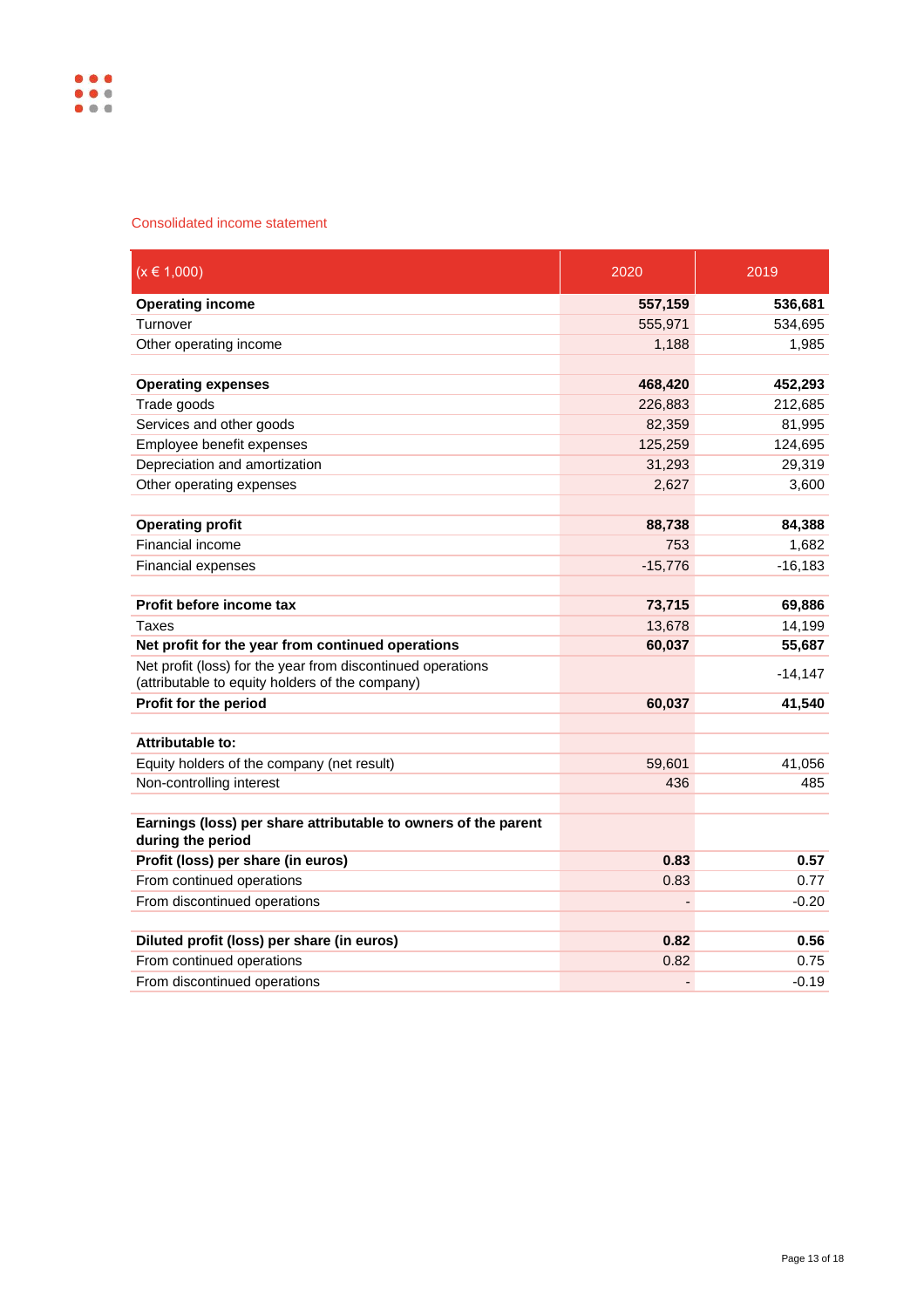# Consolidated statement of comprehensive income

| $(x \in 1,000)$                                                                           | 2020      | 2019      |
|-------------------------------------------------------------------------------------------|-----------|-----------|
| Net result for the financial year                                                         | 60,037    | 41,540    |
|                                                                                           |           |           |
| Other comprehensive income                                                                |           |           |
| Items that will not be reclassified to profit or loss                                     |           |           |
| Remeasurements of post-employment benefit obligations                                     | 1,035     | $-540$    |
| Tax relating to items that will not be reclassified                                       | $-259$    | 135       |
| Items that may be subsequently reclassified to profit or<br>loss                          |           |           |
| Currency translation differences                                                          | $-49.024$ | 556       |
| Other comprehensive income for the year net of tax                                        | $-48,248$ | 151       |
|                                                                                           |           |           |
| Total comprehensive income for the year                                                   | 11,788    | 41,692    |
| Attributable to:                                                                          |           |           |
| Equity holders of the company                                                             | 11,352    | 41,207    |
| Non-controlling interest                                                                  | 436       | 485       |
|                                                                                           |           |           |
| Total comprehensive income for the year                                                   | 11,788    | 41,692    |
| Total comprehensive income for the year attributable to<br>equity holders of the company: |           |           |
| From continued operations                                                                 | 11,352    | 55,354    |
| From discontinued operations                                                              |           | $-14,147$ |
| Total comprehensive income for the equity holders                                         | 11,352    | 41,207    |

The unrealised currency translation differences of -€ 49.0 million are primarily the result of the weakening of the Brazilian real compared to the euro as of 31 December 2020.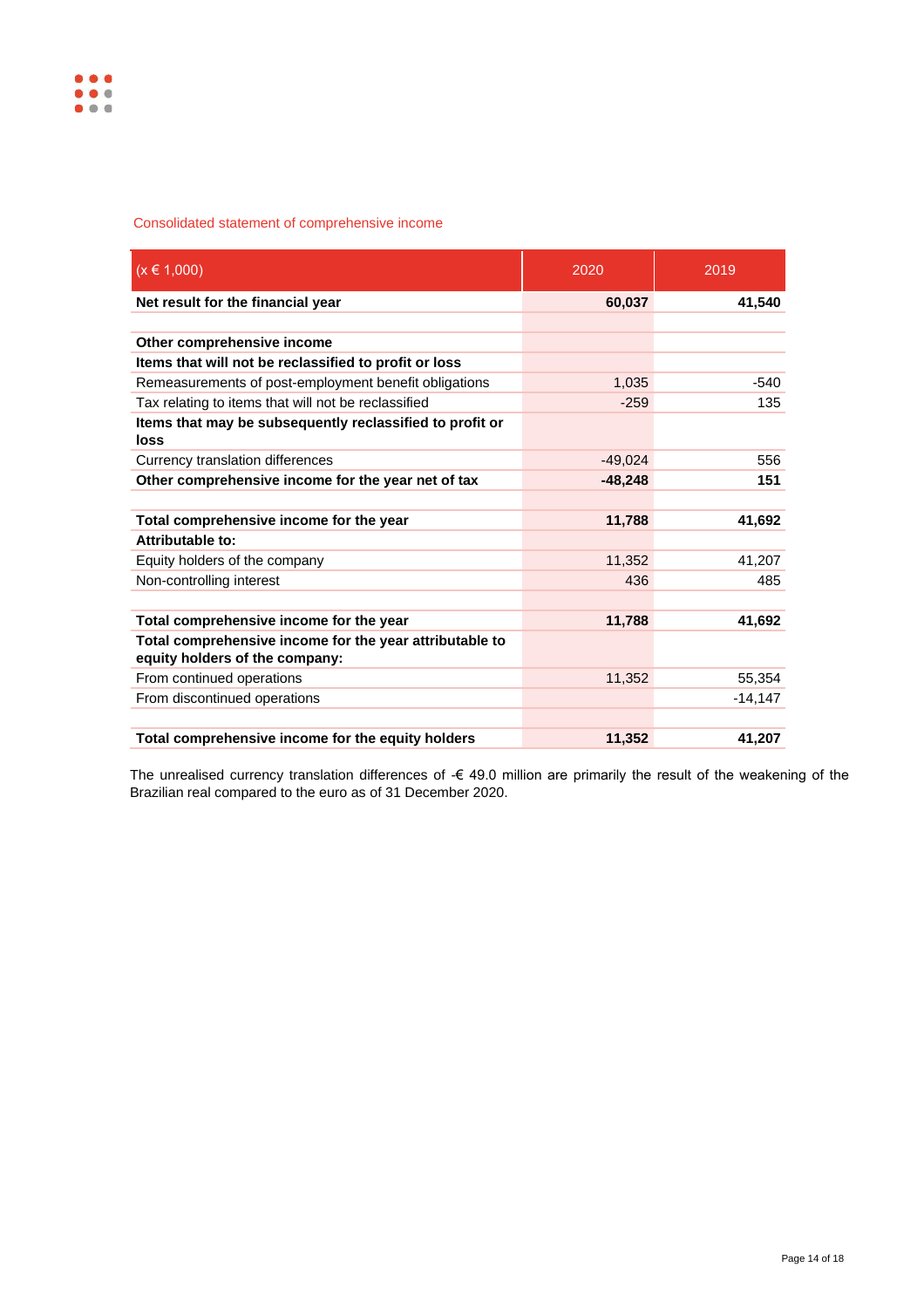# Consolidated statement of financial position

| $(x \in 1,000)$                                       | 2020    | 2019    |
|-------------------------------------------------------|---------|---------|
| <b>Non-current assets</b>                             | 530,943 | 562,052 |
| Goodwill                                              | 364,654 | 389,326 |
| Intangible fixed assets                               | 24,513  | 28,811  |
| Property, plant and equipment                         | 86,188  | 87,606  |
| Lease assets                                          | 32,437  | 33,601  |
| <b>Financial assets</b>                               | 2,340   | 4,287   |
| Deferred tax liabilities                              | 20,811  | 18,420  |
|                                                       |         |         |
| <b>Current assets</b>                                 | 221,883 | 239,189 |
| Inventories                                           | 79,794  | 77,479  |
| Trade receivables                                     | 42,140  | 44,588  |
| Other receivables                                     | 15,702  | 10,438  |
| Cash and cash equivalents                             | 84,248  | 106,684 |
|                                                       |         |         |
| <b>Total assets</b>                                   | 752,826 | 801,240 |
|                                                       |         |         |
| <b>Equity</b>                                         | 257,819 | 246,440 |
| Shareholders' equity (parent)                         | 253,107 | 242,028 |
| Non-controlling interest                              | 4,712   | 4,413   |
|                                                       |         |         |
| <b>Non-current liabilities</b>                        | 294,751 | 363,029 |
| Provisions                                            | 3,394   | 5,653   |
| Pension obligations                                   | 4,781   | 5,778   |
| Deferred tax liabilities                              | 2,128   | 339     |
| <b>Borrowings</b>                                     | 256,900 | 322,619 |
| Lease liabilities                                     | 27,548  | 28,189  |
| <b>Financial instruments</b>                          |         | 451     |
|                                                       |         |         |
| <b>Current liabilities</b>                            | 200,256 | 191,771 |
| <b>Borrowings</b>                                     | 64,440  | 34,119  |
| Lease liabilities                                     | 6,650   | 6,604   |
| Trade payables                                        | 72,252  | 77,303  |
| Tax liabilities for the current year                  | 8,635   | 9,736   |
| Other current taxes, remuneration and social security | 22,938  | 22,106  |
| Other current payables                                | 24,930  | 41,847  |
| <b>Financial instruments</b>                          | 411     | 56      |
|                                                       |         |         |
| <b>Total liabilities</b>                              | 495,007 | 554,800 |
|                                                       |         |         |
| <b>Total equity and liabilities</b>                   | 752,826 | 801,240 |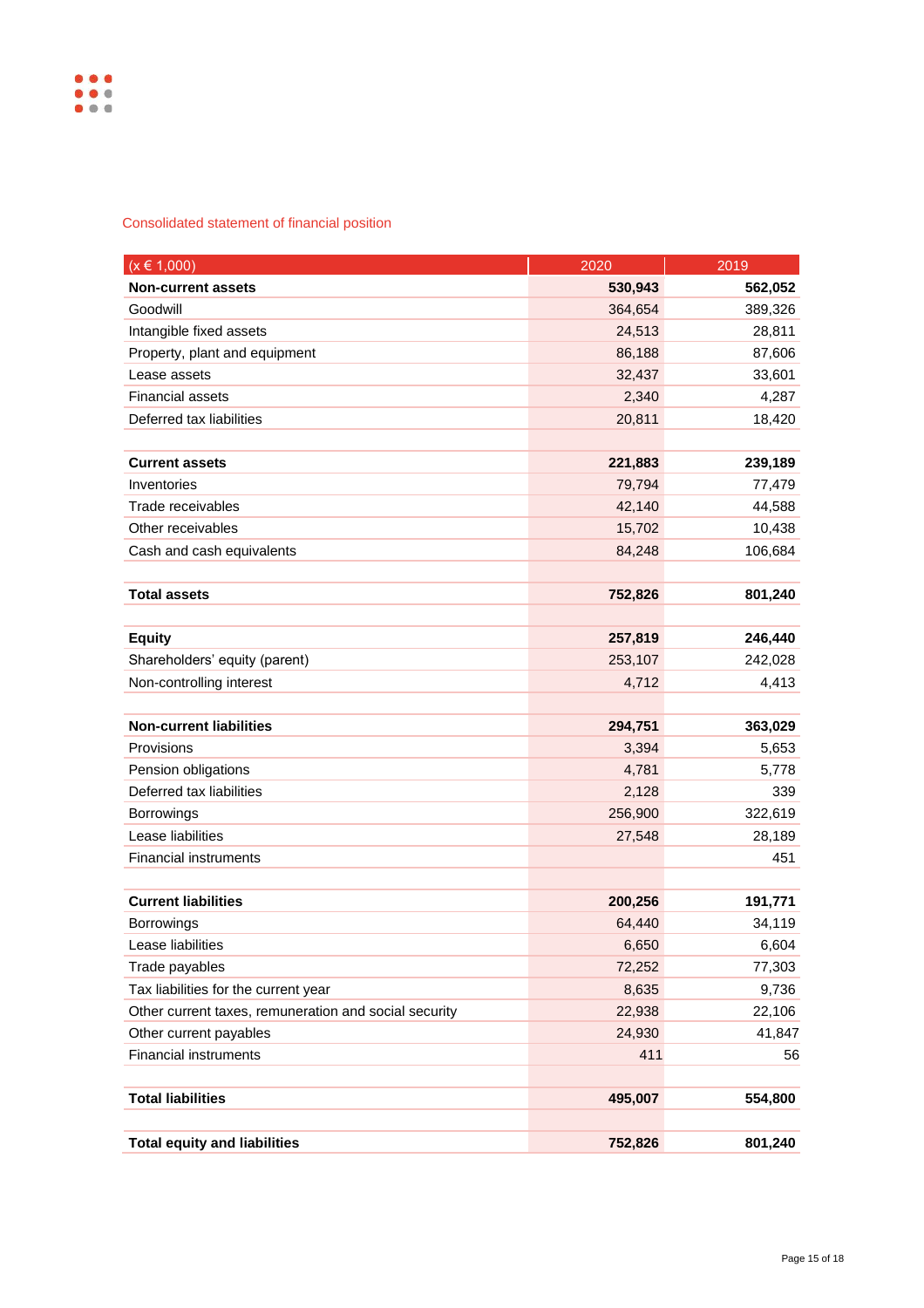# Consolidated statement of changes in equity

| $(x \in 1,000)$                                           | <b>Share</b><br>capital &<br>share | Other<br>reserves | Treasury<br>shares | <b>Retained</b><br>earnings | <b>Total</b> | Non-<br>controlling<br>interest | Total<br>equity |
|-----------------------------------------------------------|------------------------------------|-------------------|--------------------|-----------------------------|--------------|---------------------------------|-----------------|
| Balance as of 31<br>December 2018                         | 507,670                            | $-244,085$        | $-18,823$          | $-38,921$                   | 205,841      | 3,875                           | 209,716         |
|                                                           |                                    |                   |                    |                             |              |                                 |                 |
| Profit for the period                                     |                                    |                   |                    | 41,056                      | 41,056       | 485                             | 41,540          |
| Other<br>comprehensive<br>income                          |                                    | 98                |                    |                             | 98           | 53                              | 151             |
| <b>Total</b><br>comprehensive<br>income for the<br>period |                                    | 98                |                    | 41,056                      | 41,154       | 538                             | 41,692          |
|                                                           |                                    |                   |                    |                             |              |                                 |                 |
| Capital increase                                          | 2,472                              |                   |                    |                             | 2,472        |                                 | 2,472           |
| Declared dividends                                        |                                    |                   |                    | $-8,621$                    | $-8,621$     |                                 | $-8,621$        |
| Share-based<br>payments                                   |                                    | 1,182             |                    |                             | 1,182        |                                 | 1,182           |
|                                                           |                                    |                   |                    |                             |              |                                 |                 |
| <b>Balance as of 31</b><br>December 2019                  | 510,142                            | $-242,805$        | $-18,823$          | $-6,486$                    | 242,028      | 4,413                           | 246,440         |
|                                                           |                                    |                   |                    |                             |              |                                 |                 |
| Profit for the period                                     |                                    |                   |                    | 59,601                      | 59,601       | 436                             | 60,037          |
| Other<br>comprehensive<br>income                          |                                    | $-48,112$         |                    |                             | $-48,112$    | $-137$                          | $-48,248$       |
| <b>Total</b><br>comprehensive<br>income for the<br>period |                                    | $-48,112$         |                    | 59,601                      | 11,489       | 300                             | 11,788          |
|                                                           |                                    |                   |                    |                             |              |                                 |                 |
| Capital increase                                          | 3,845                              |                   |                    |                             | 3,845        |                                 | 3,845           |
| Declared dividends                                        |                                    |                   |                    | $-5,774$                    | $-5,774$     |                                 | $-5,774$        |
| Share-based<br>payments                                   |                                    | 1,520             |                    |                             | 1,520        |                                 | 1,520           |
|                                                           |                                    |                   |                    |                             |              |                                 |                 |
| Balance as of 31<br>December 2020                         | 513,987                            | $-289,397$        | $-18,823$          | 47,340                      | 253,107      | 4.712                           | 257,819         |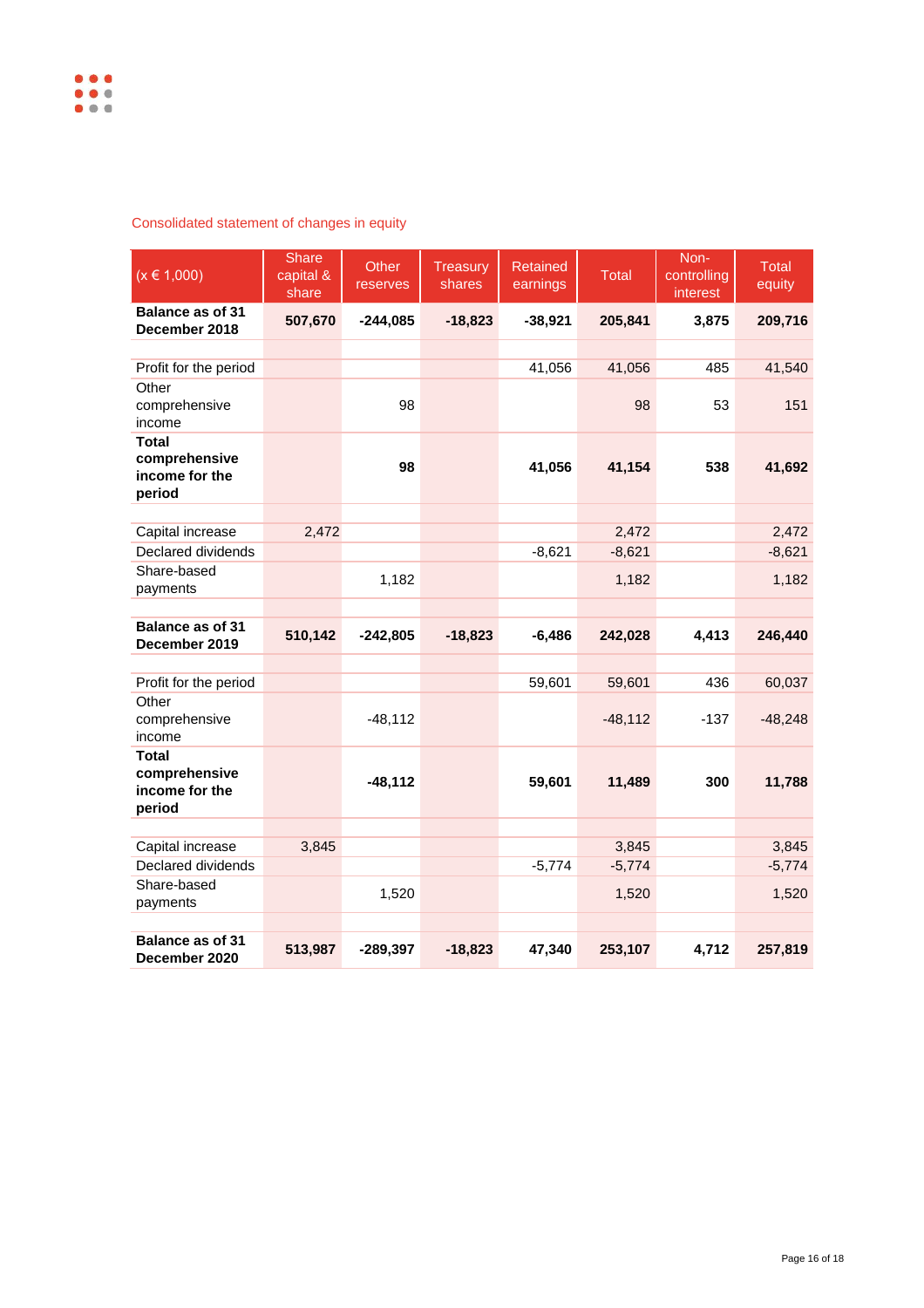Consolidated cash flow statement

| $(x \in 1,000)$                                                                         | 2020       | 2019       |
|-----------------------------------------------------------------------------------------|------------|------------|
| <b>Operating activities</b>                                                             |            |            |
| Profit before income taxes from continued operations                                    | 73,715     | 69,886     |
| Profit before income taxes from discontinued operations                                 |            | $-14,147$  |
| Taxes paid                                                                              | $-18,268$  | $-15,741$  |
| Adjustments for financial items                                                         | 15,024     | 14,502     |
| Total adjustments for non-cash items                                                    | 32,692     | 22,785     |
| Total changes in working capital                                                        | $-10,209$  | $-110$     |
| Total cash flow from operating activities                                               | 92,953     | 77,175     |
| <b>Investment activities</b>                                                            |            |            |
|                                                                                         |            |            |
| Capital expenditure                                                                     | $-18,421$  | $-22,174$  |
| Proceeds from sold shareholdings                                                        |            | 3,140      |
| Investments in existing shareholdings (subsequent payments) and in<br>new holdings      | $-32,877$  | $-24.554$  |
| Total cash flow from investment activities                                              | $-51,299$  | $-43,588$  |
|                                                                                         |            |            |
| <b>Financing activities</b>                                                             |            |            |
| Capital increase                                                                        | 3,845      | 2,472      |
| <b>Dividends</b>                                                                        | $-5,766$   | $-8,609$   |
| New borrowings                                                                          | 63,582     | 418,315    |
| Reimbursement of borrowings                                                             | $-100,207$ | $-401,723$ |
| Interest received                                                                       | 753        | 1,682      |
| Interest paid                                                                           | $-15,318$  | $-16,623$  |
| Total cash flow from financing activities                                               | $-53,111$  | $-4,486$   |
| Total net cash flow for the period                                                      | $-11,457$  | 29,102     |
|                                                                                         |            |            |
|                                                                                         |            |            |
| Cash and cash equivalents - start of the period                                         | 106,684    | 77,579     |
| Gains or losses on currency translation differences                                     | $-10,980$  | 3          |
| Cash and cash equivalents - end of the period                                           | 84,248     | 106,684    |
| Changes in cash and cash equivalents                                                    | $-11,457$  | 29,102     |
| Net cash flow from discontinued operations                                              |            |            |
|                                                                                         |            |            |
| Total cash flow from operating activities<br>Total cash flow from investment activities |            | $-21,610$  |
| Total cash flow from financing activities                                               |            |            |
| Total net cash flow from discontinued operations                                        |            | $-21,610$  |
|                                                                                         |            |            |